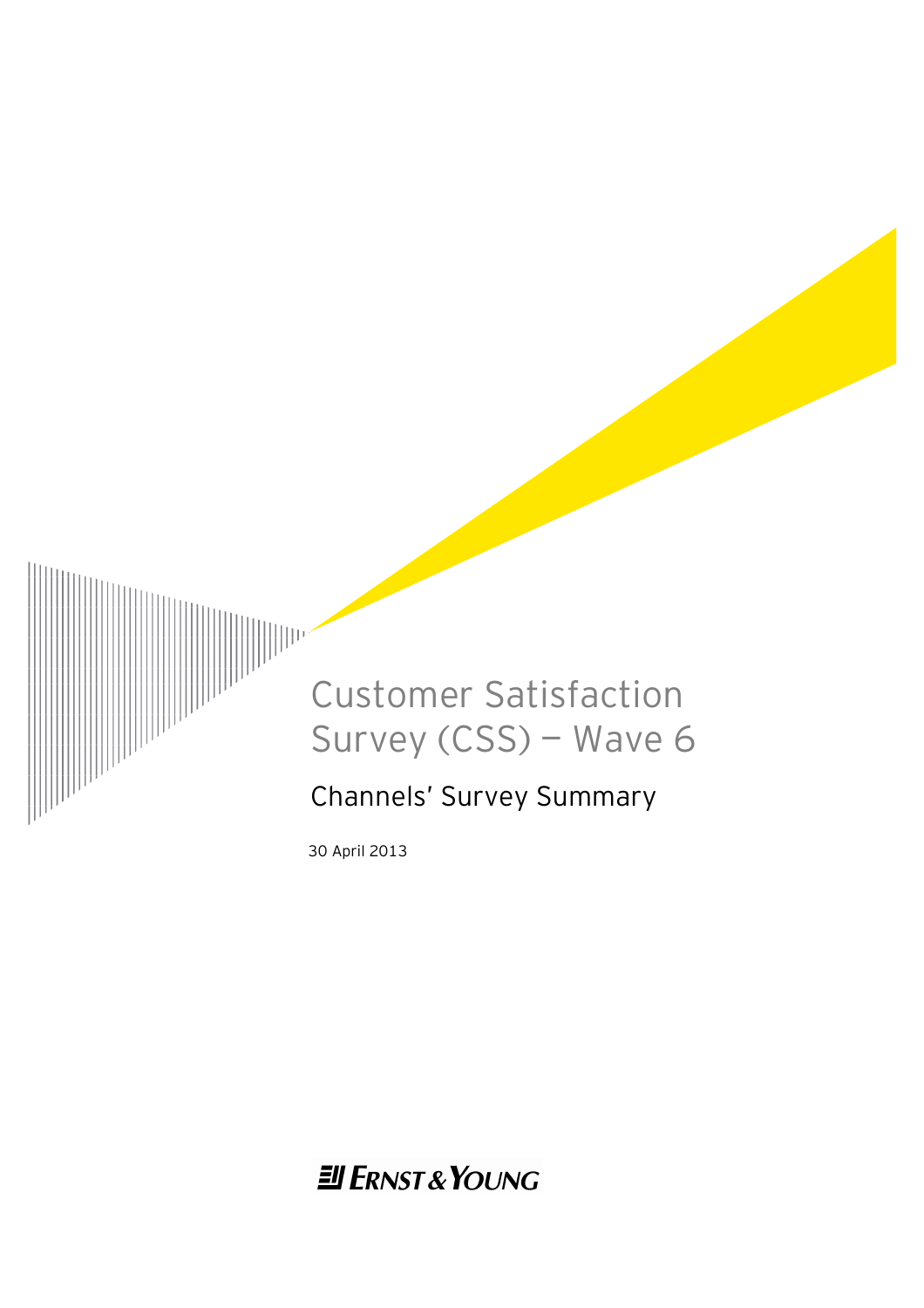# Contents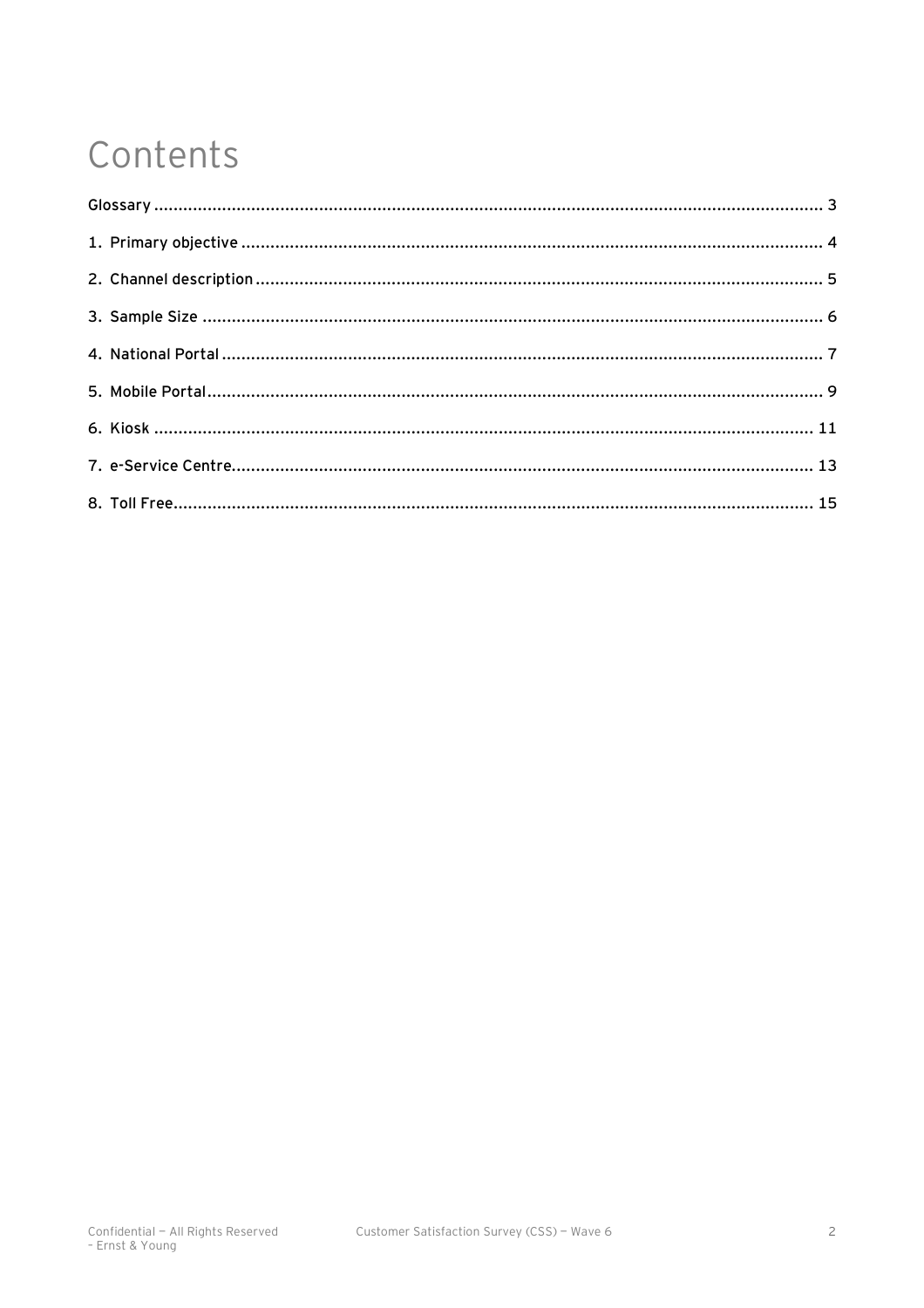## Glossary

### The following abbreviations are used throughout this report

|     | eGovernment Authority               |
|-----|-------------------------------------|
| eSC | eService Center                     |
| МP  | Mobile Portal                       |
| NP  | National portal                     |
|     | Toll Free (National Contact Centre) |



Confidential - All Rights Reserved<br>- Ernst & Young

Customer Satisfaction Survey (CSS) – Wave 6 3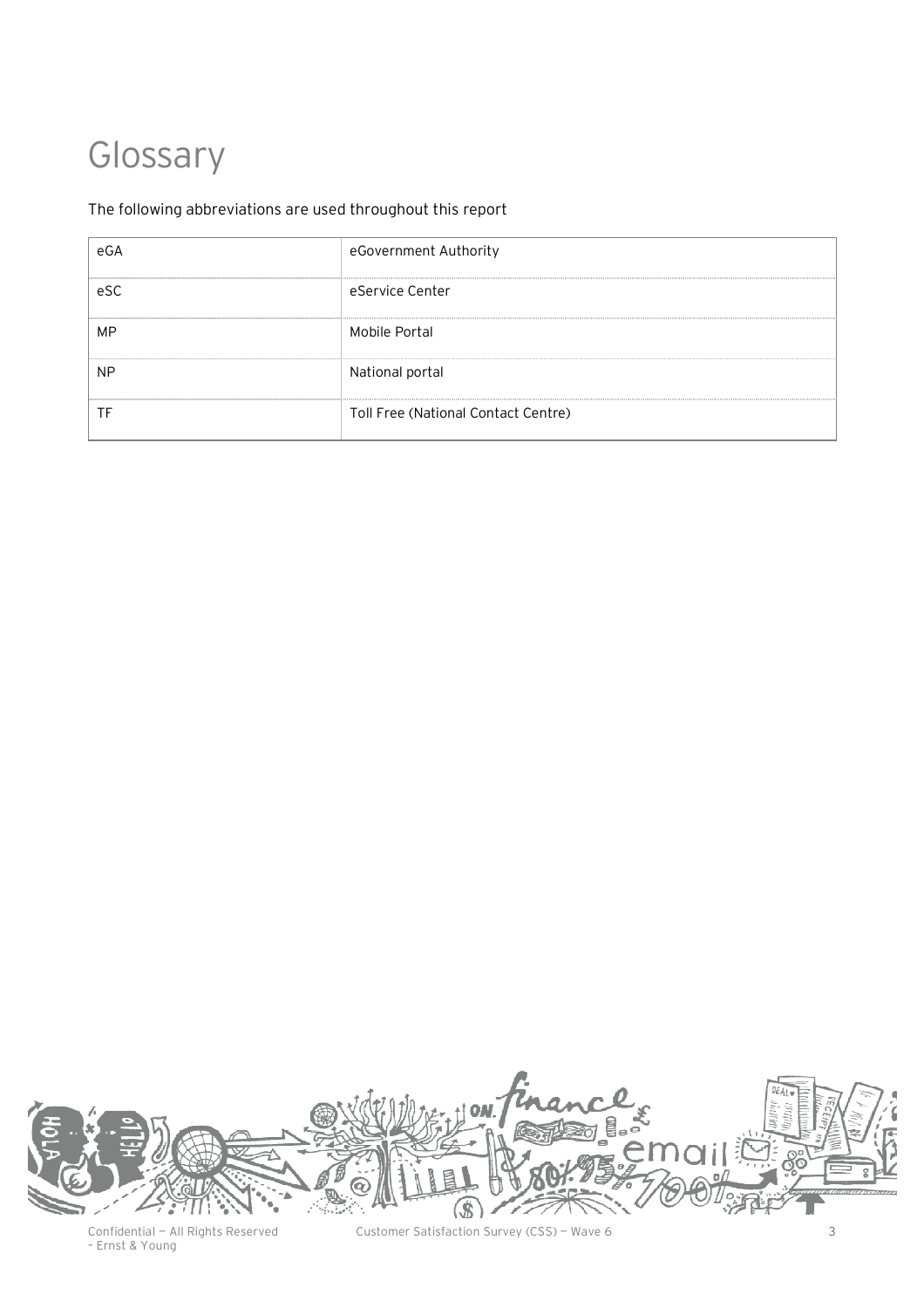# 1. Primary objective

In 2013, Ernst & Young (EY) conducted a Customer Satisfaction Survey (CSS) as part of a research study for eGovernment (eGA), to gauge users (Government, Residence, Businesses and 5 Channels' Users) opinion and satisfaction level on various eGA services and channels. The primary objectives of the CSS study (Wave 6) for eGA channel users are as follows:

- 1. Measure customers' satisfaction rates on the usage of the respective channel
- 2. Understand the type of transactions carried out through different channels
- 3. Understand the respondent's loyalty towards various channels
- 4. Issues faced by the users while availing services in each of the channels
- 5. Obtain respondents' suggestions for introducing additional services and suggestions for improvements of all the channels

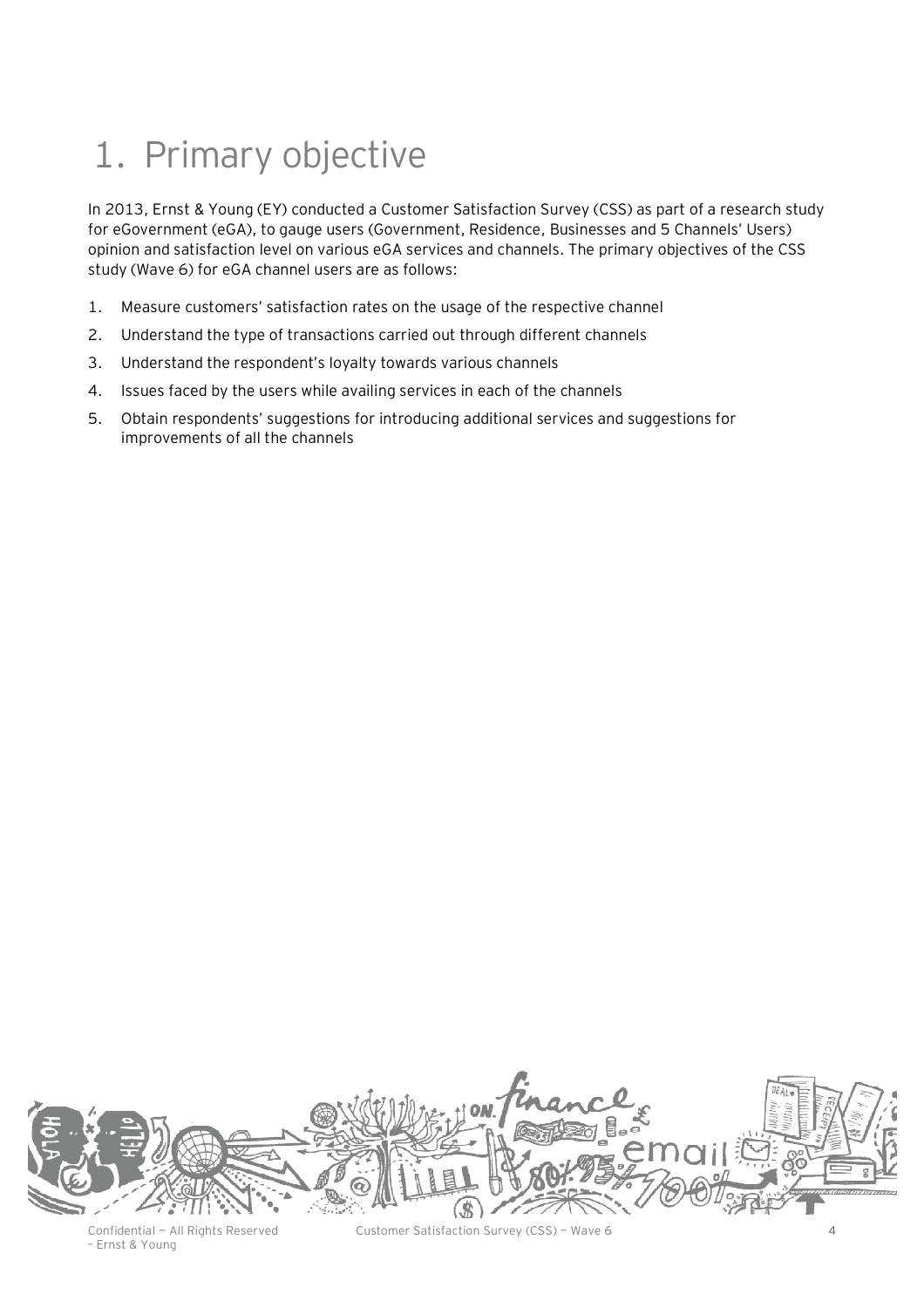# 2. Channel description

The eGA has introduced a total of 5 channels throughout different phases. Table below provides a brief description of each of the 5 channels offered by eGA.

| Channel                                         | Description                                                                                                                                                                                                                                                                                                                                                                                                             |
|-------------------------------------------------|-------------------------------------------------------------------------------------------------------------------------------------------------------------------------------------------------------------------------------------------------------------------------------------------------------------------------------------------------------------------------------------------------------------------------|
| eGovernment<br>Portal/National<br>Portal ('NP') | An electronic website under the address www.bahrain.bh (previously registered as<br>www.ega.gov.bh). It is a 'one stop shop Portal' which covers a comprehensive array of<br>government services and information                                                                                                                                                                                                        |
| Mobile Portal<br>('MP')                         | A modified version of the National Portal designed specifically<br>for mobile phones. The MP address www.bahrain.bh/mobile provides customers direct access<br>to certain government services which can also be availed through SMS                                                                                                                                                                                     |
| Kiosk                                           | An electronic service machine with a touch screen interface enabling customers to easily gain<br>access to a list of government services.                                                                                                                                                                                                                                                                               |
| Toll Free ('TF')                                | A call center providing customer support and general information on eGA services which can be<br>reached through (8000-8001). In addition to providing access to a vast range<br>of services for government departments including information<br>on office locations, documentation requirements, government procedures, laws and visa<br>regulations, the Call Center will also provide services to the private sector |
| eService Center<br>('eSC')                      | eSCs are established for customers who prefer personal interactions with personnel as well as for<br>those who are less tech-savvy, providing them with a convenient and efficient way of availing<br>services.                                                                                                                                                                                                         |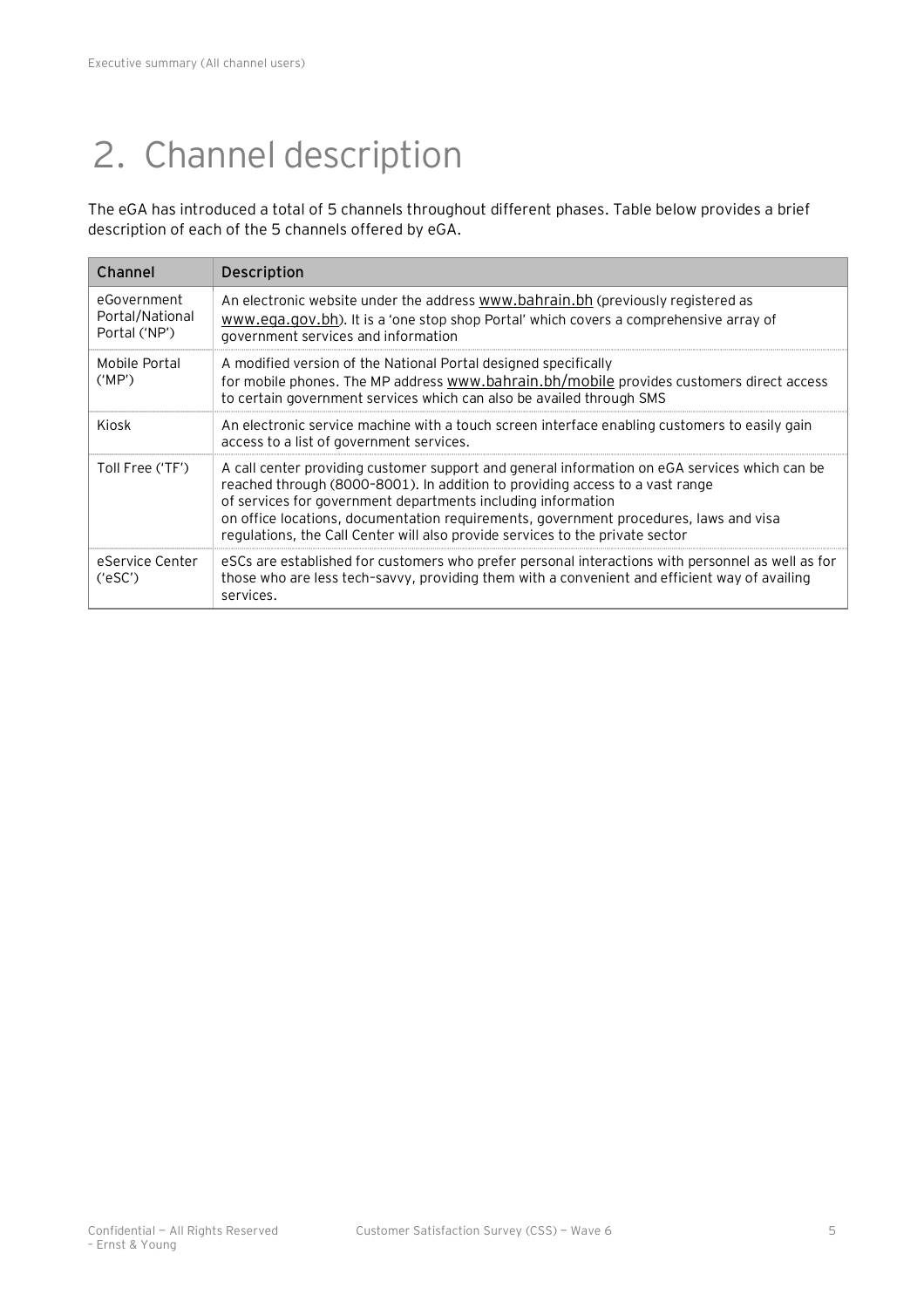# 3. Sample Size

An Ernst & Young call center was set up in Bahrain to conduct telephone calls to a list of randomly selected participants.

The contact details for channel users were retrieved from a database provided by the eGA. The sample size covered in all the channels are as follows

| Channel   | No. of responses<br>used for analysis * |
|-----------|-----------------------------------------|
| ΝP        | 351                                     |
| MP        | 208                                     |
| Kiosk     | 150                                     |
| eSC       | 153                                     |
| ТF        | 157                                     |
| $T$ otal: |                                         |

\* The responses were randomly selected from the data base of all the channel users provided by eGA.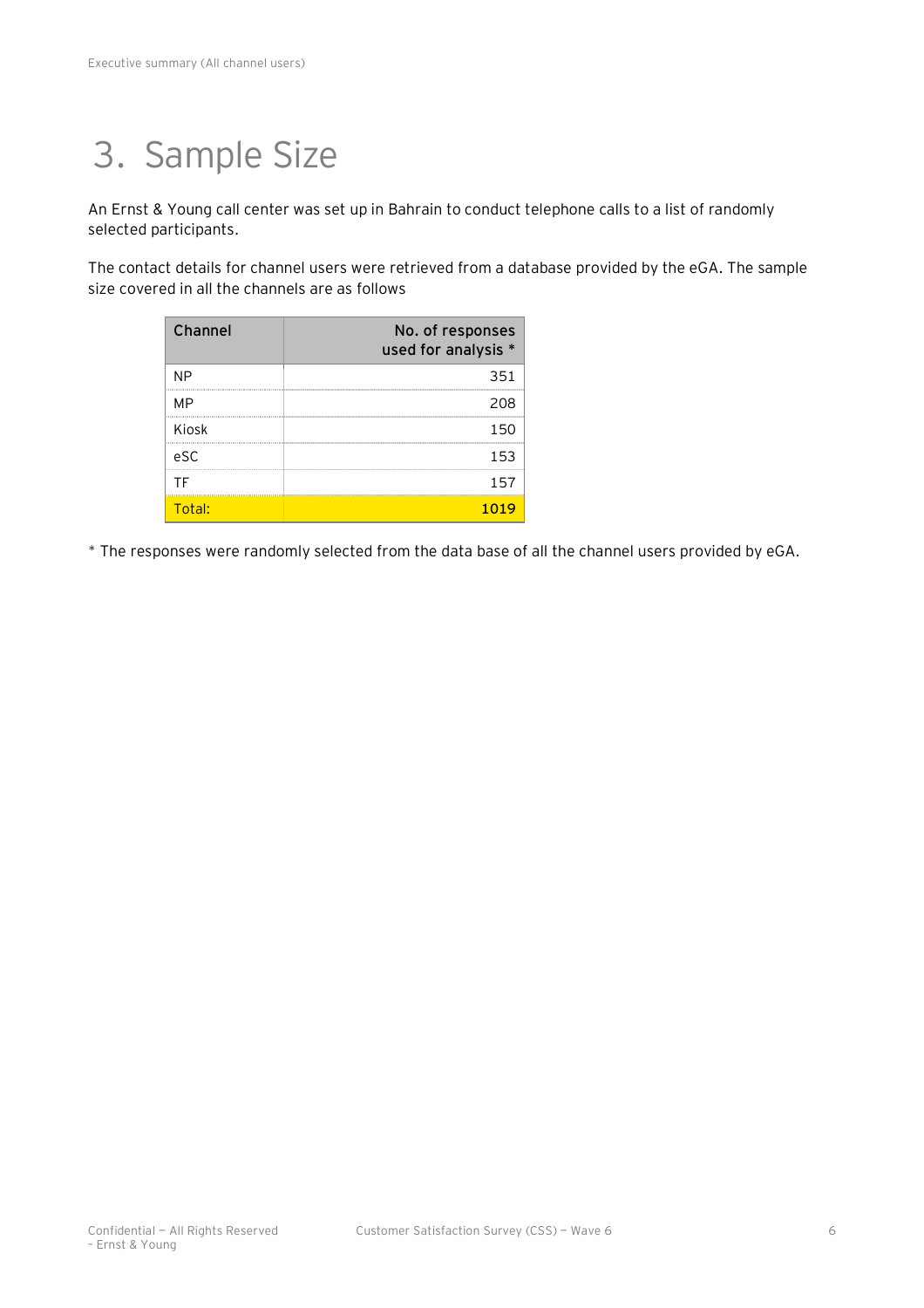### 4. National Portal

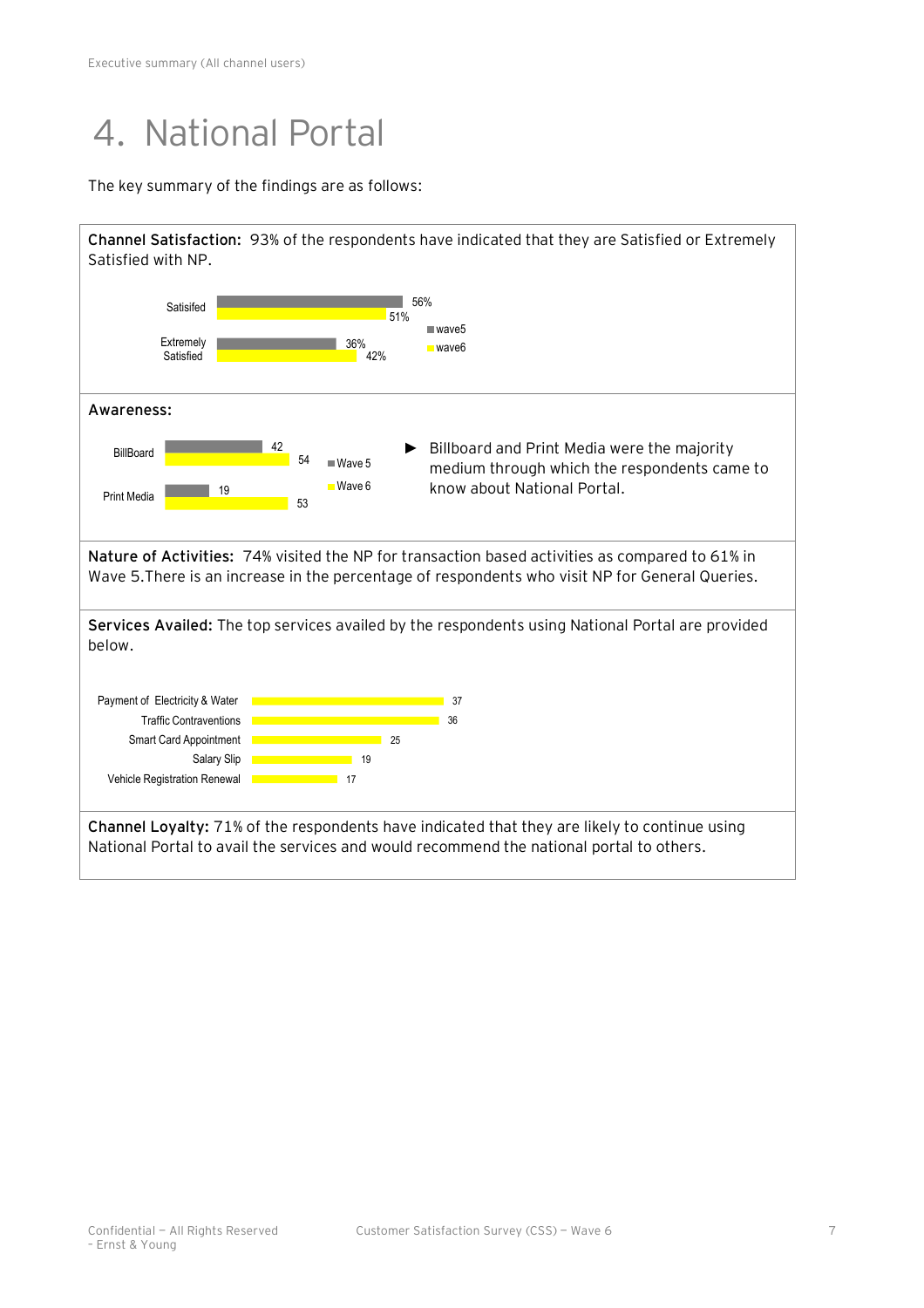**Issues Faced:** 13% of the respondents have indicated that they have faced issues while accessing the NP.

15 13 Issues Faced <mark>Wave6 <sub>15</sub> Issues Faced 2006</mark> Wave5

The issues faced by the respondents as indicated by them are categorised as follows:

#### **Payment Related Issues**

- $\cdot \cdot$  The website giving error message for the payment of Electricity & Water bill
- ❖ Cases of payment being made twice
- Time limit issue for payment relating to UOB
- $\div$  Paid for Saudi bridge insurance through postal but the staff in the counter said the payment is not showing in system
- $\cdot$  When electricity & water bill payment is made, copy of the receipt is not received

#### **Performance Related Issues**

- $\div$  The site is very slow
- ◆ Non receipt of password through email while trying to register in NP
- \* Registration Problems
- $\div$  The search option did not work

#### **Usability Issues**

- $\div$  The site is very complex and it is difficult to use
- $\cdot \cdot$  New users will find the use of NP as a complicated one due to cluttered information
- ◆ Not helpful for the traffic related services

#### **Additional Services and Suggestions:**

#### *Additional Services*

- v Booking appointment for hospital
- ❖ Renewal reminder
- $\cdot \cdot$  Personalization of services on the portal and its appearance
- v Targeting expats/residence provide information on property rental prices per governorate
- v Provide currency exchange rate information
- $\cdot \cdot$  Purchase of airline tickets for national carriers
- ❖ Post available rentals across Bahrain
- $\cdot \cdot$  Extend registration renewal for new vehicle under manufacturing warranty for up to 5 years
- v Enabling online registration and admission for additional universities (private) and training institutes
- v Flexibility in payment related to electricity and water bill (Allow Part payments)

#### *Key Suggestions for Improvements*

- $\cdot$  Improve the aesthetics of the NP through items such as
	- − More Graphical icons<br>− Improved Visual Desi
		- − Improved Visual Design
	- Reduced process steps involved in carrying out transactions
- v Enhance connectivity speed
- $\div$  Option for Debit card payment for all the payment related services

 $\mathbb{Z}$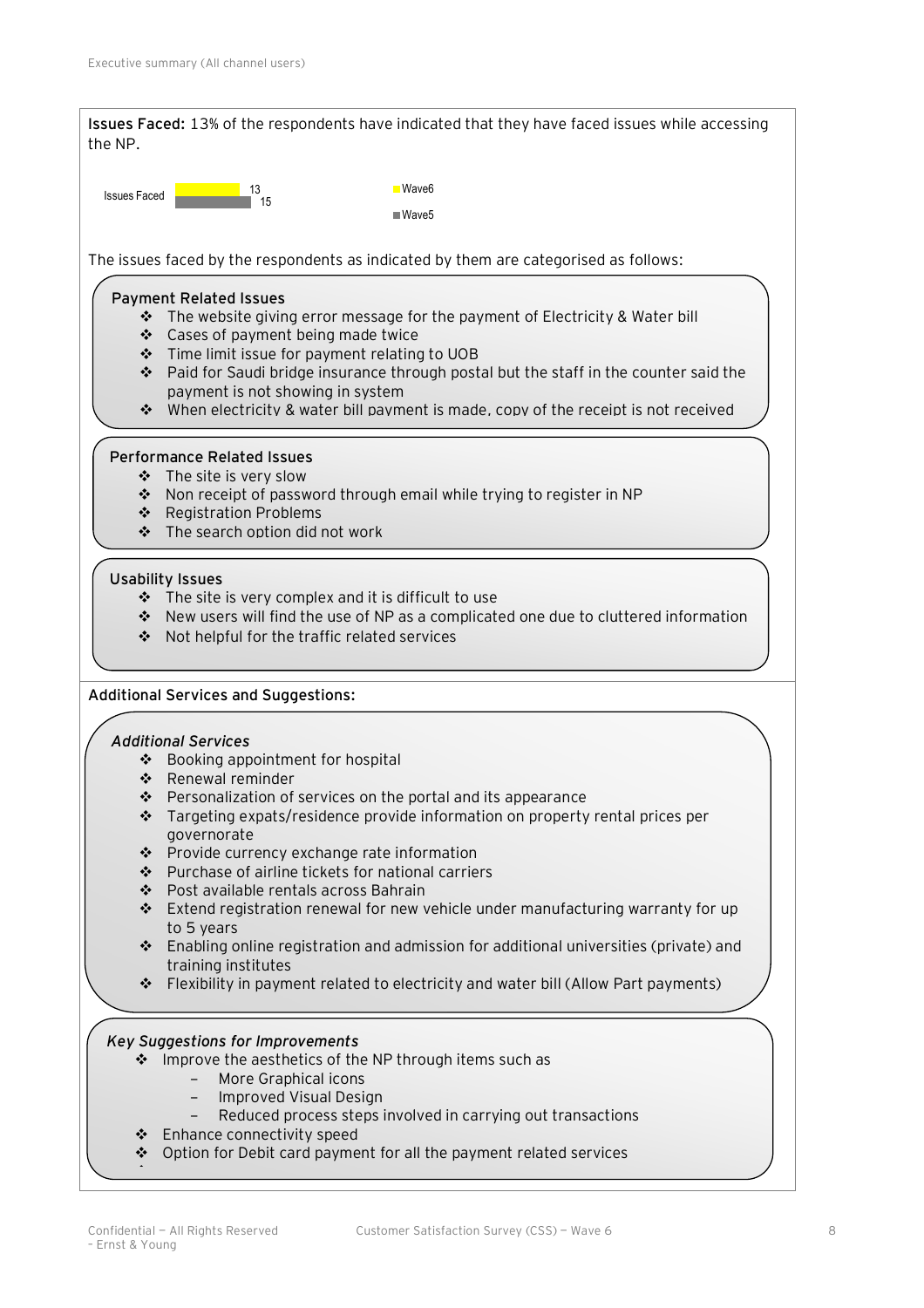### 5. Mobile Portal

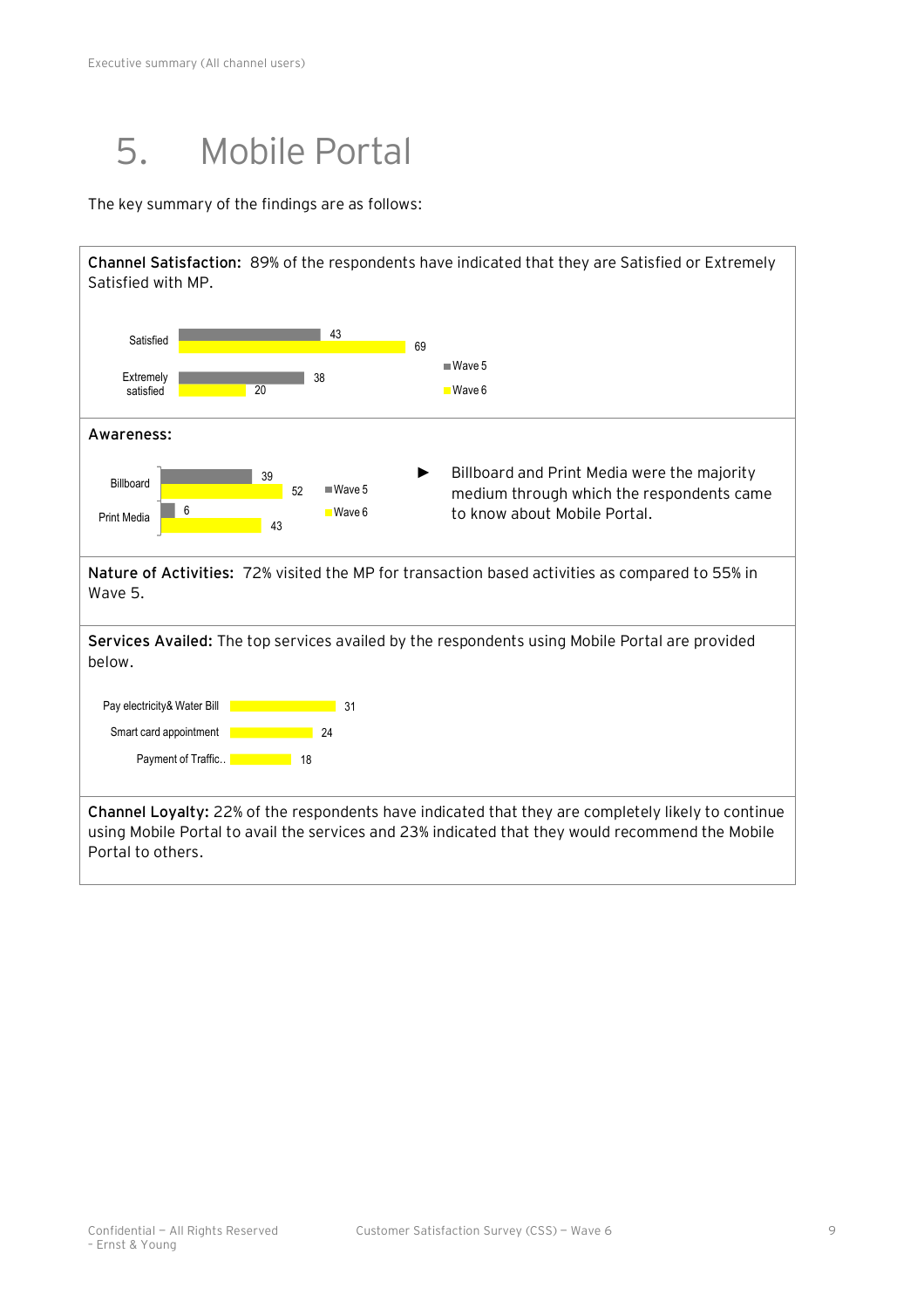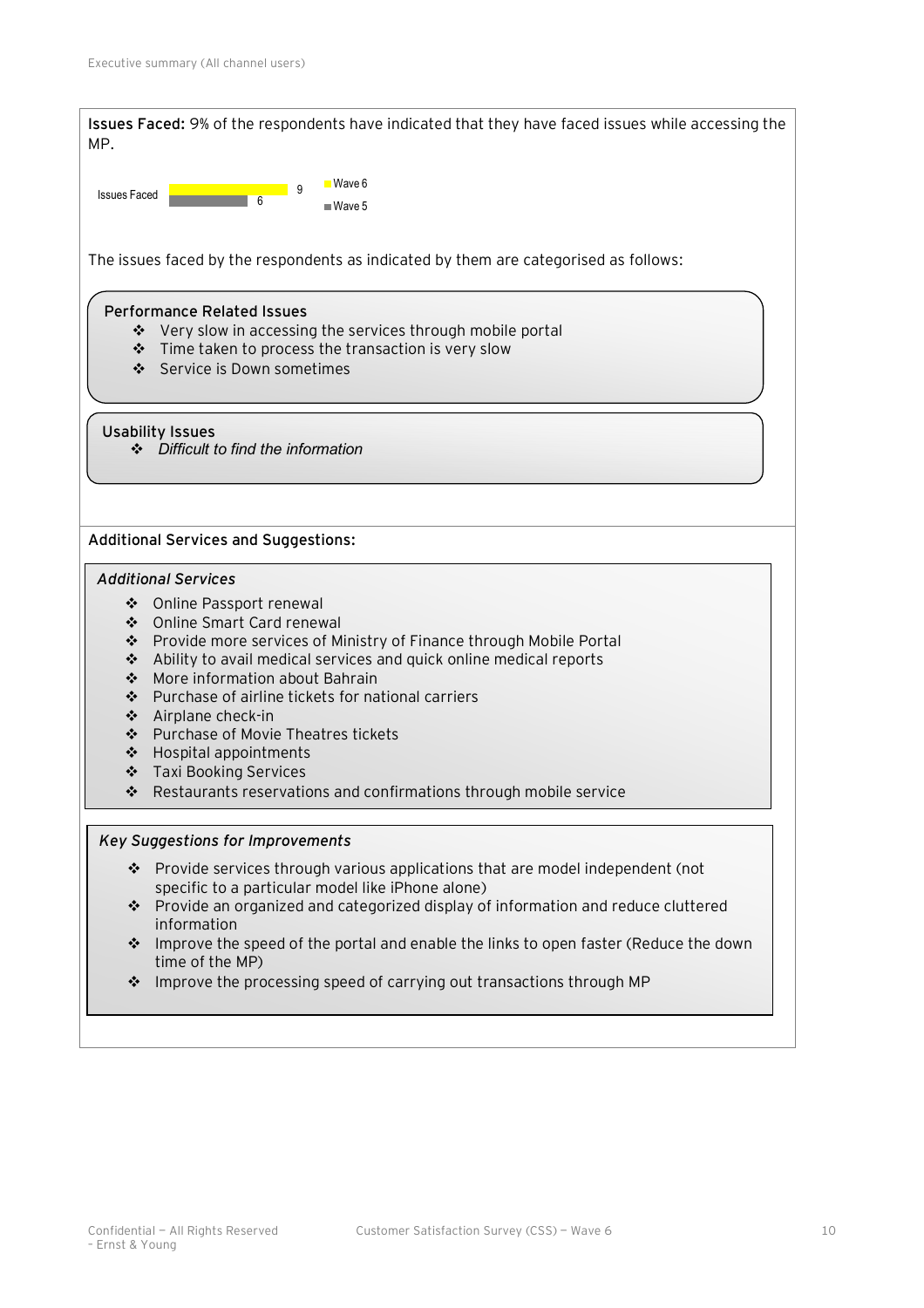6. Kiosk

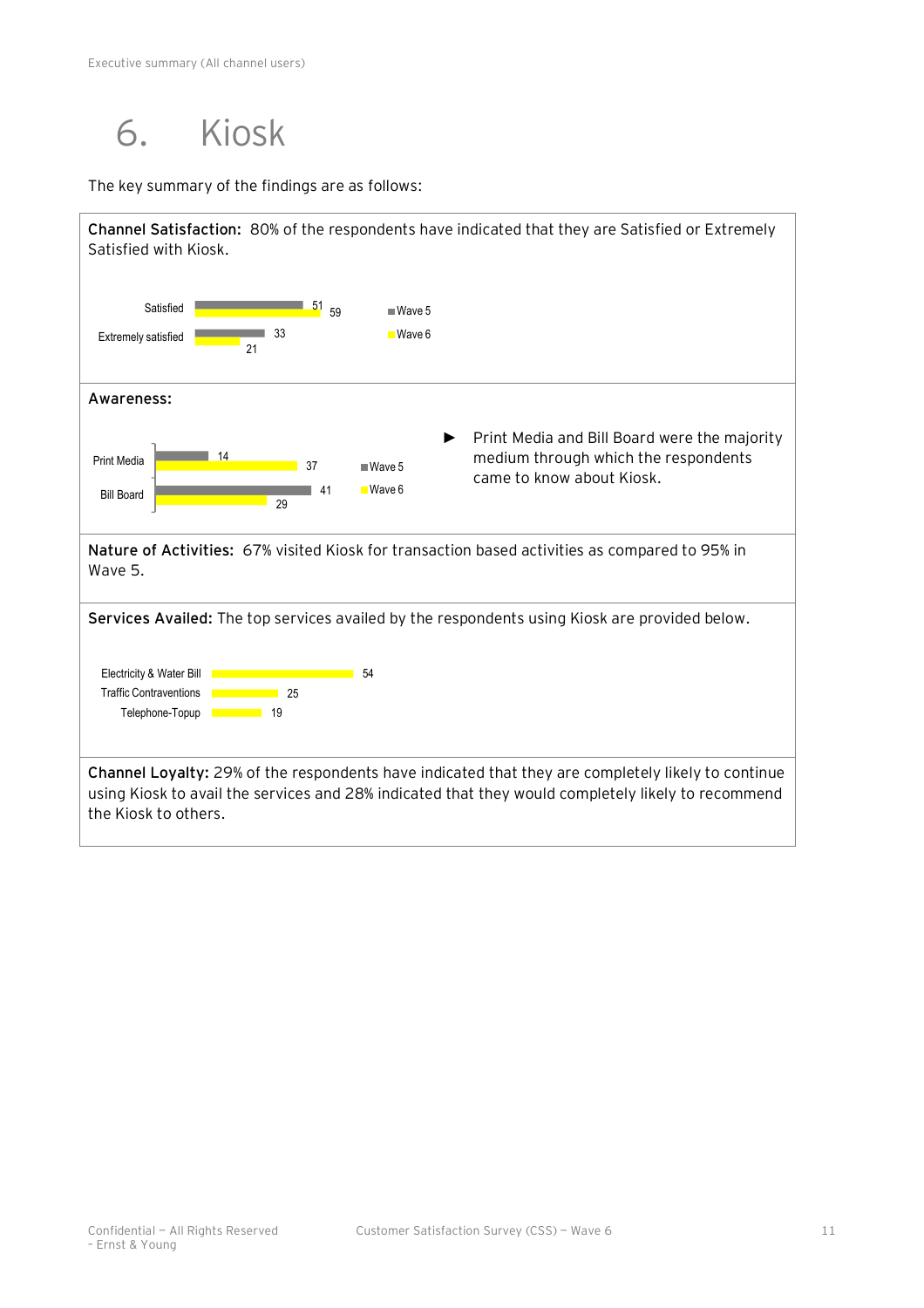

- $\cdot$  Improve the touch screen sensitivity
-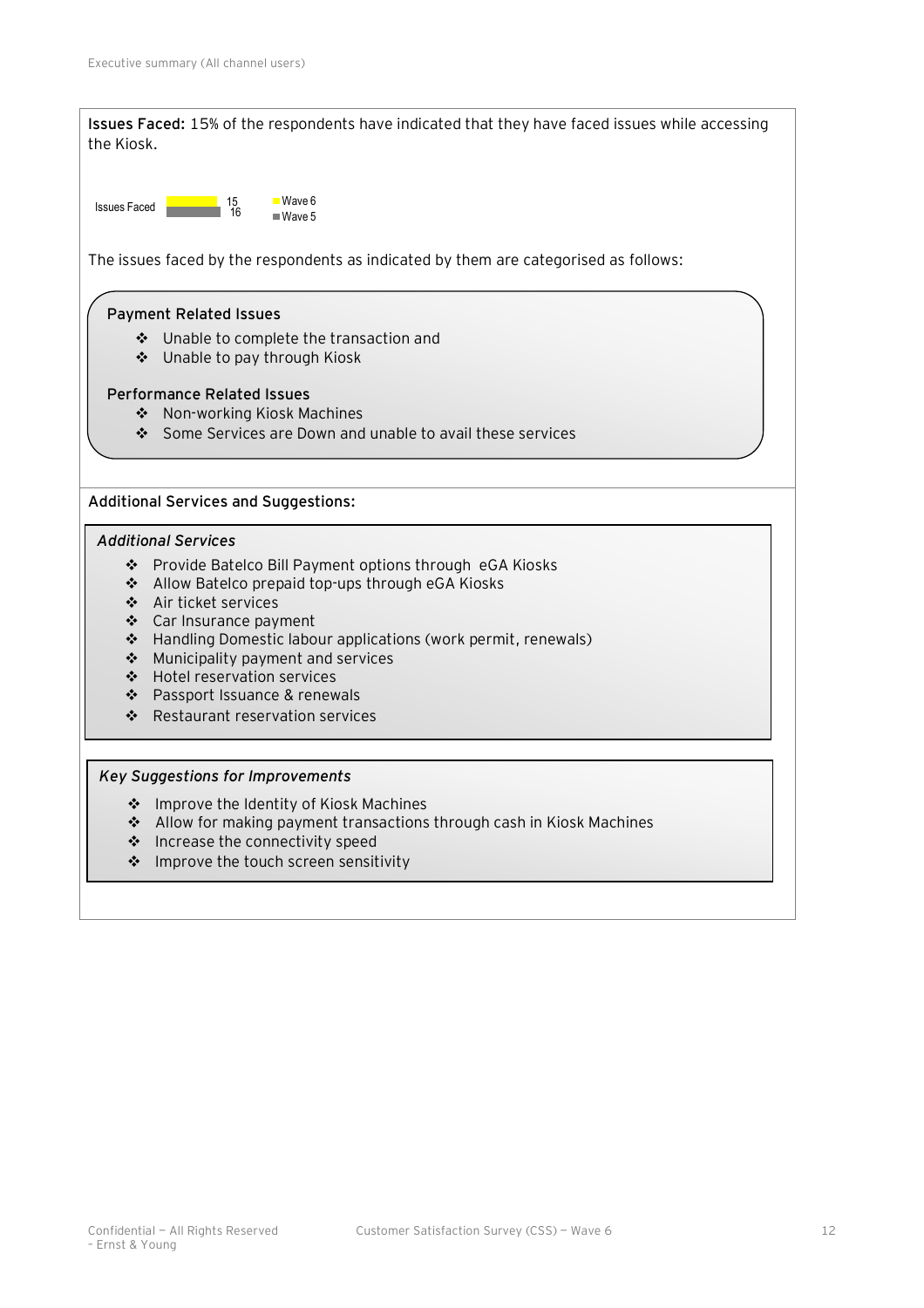# 7. e-Service Centre

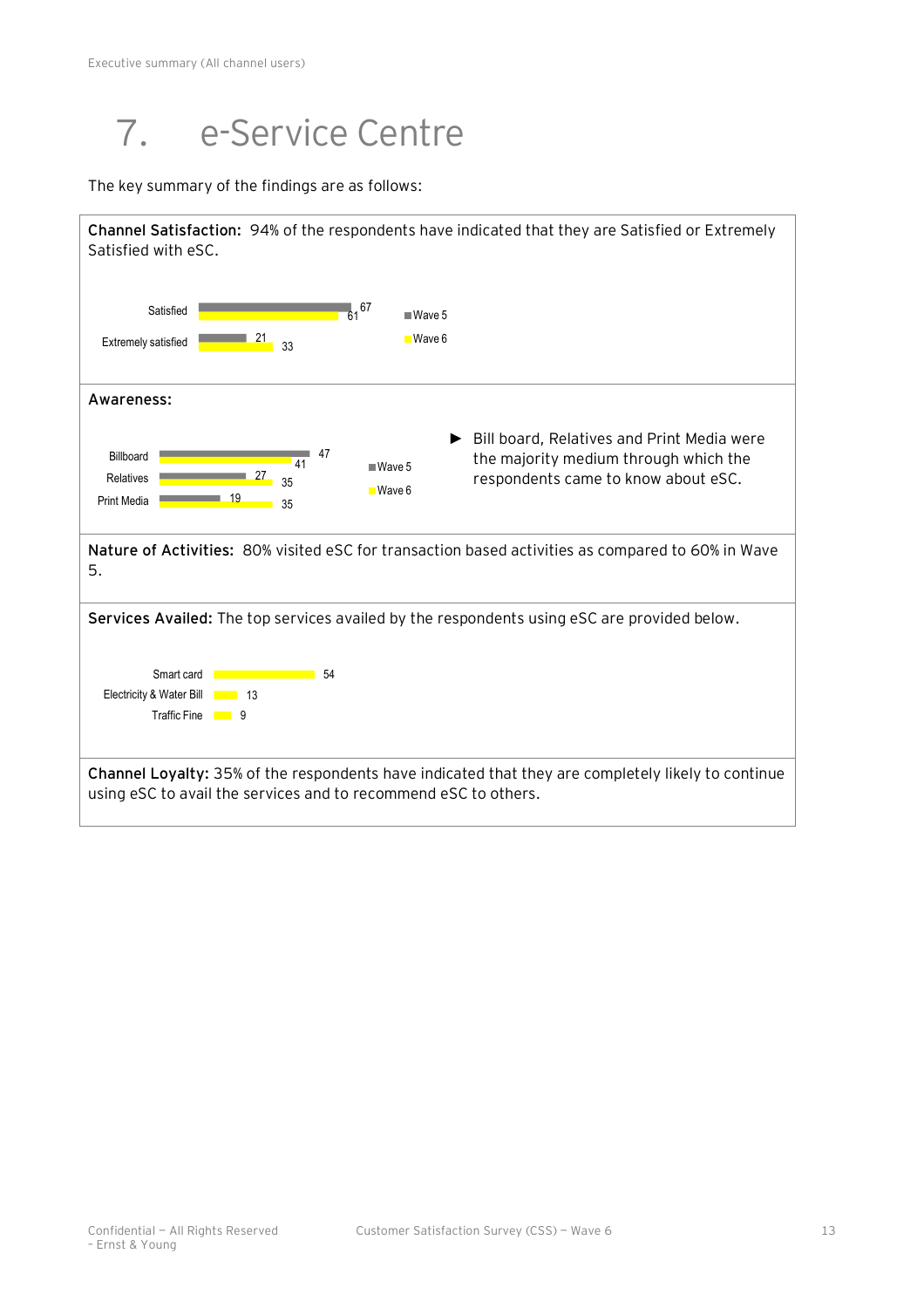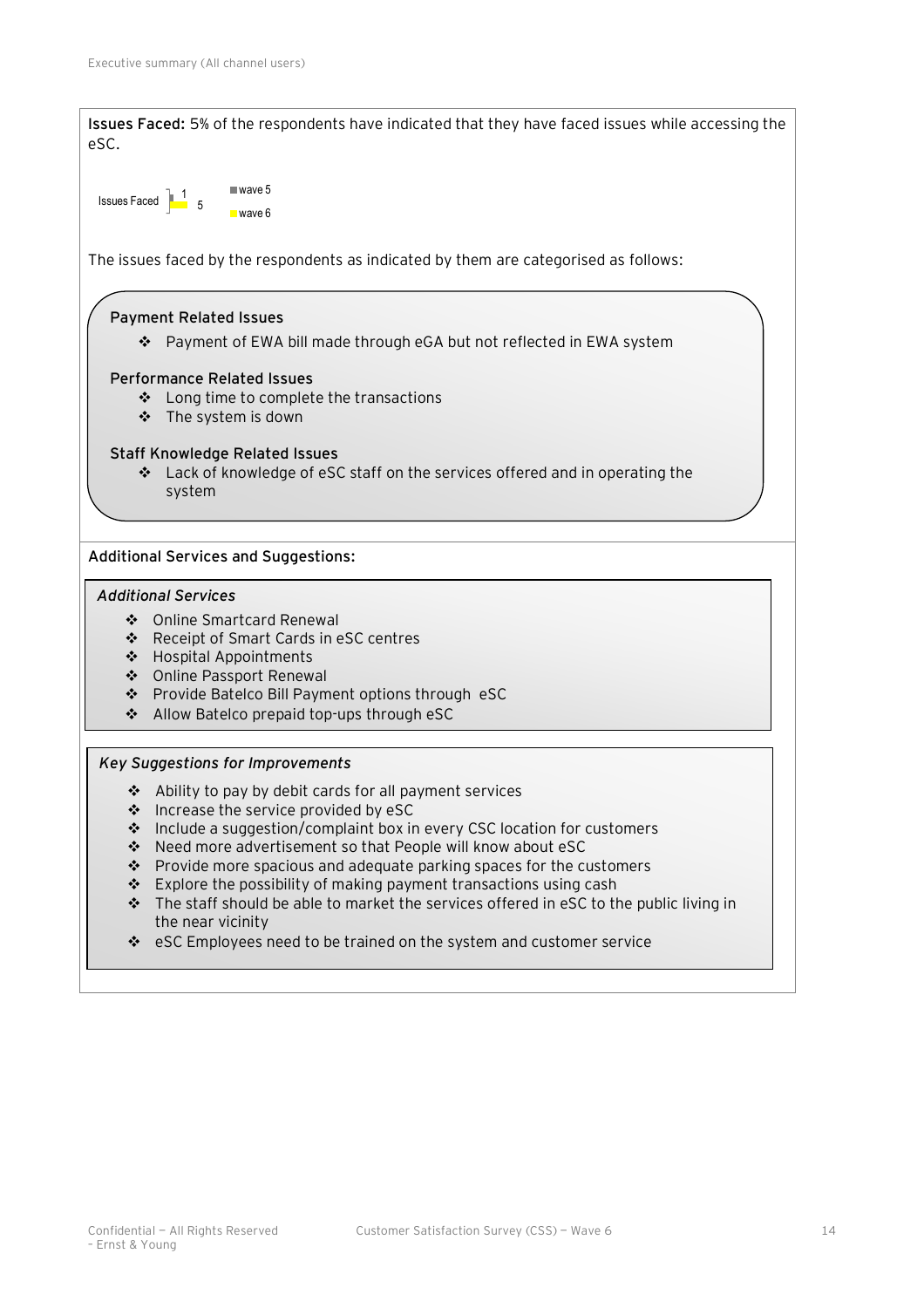

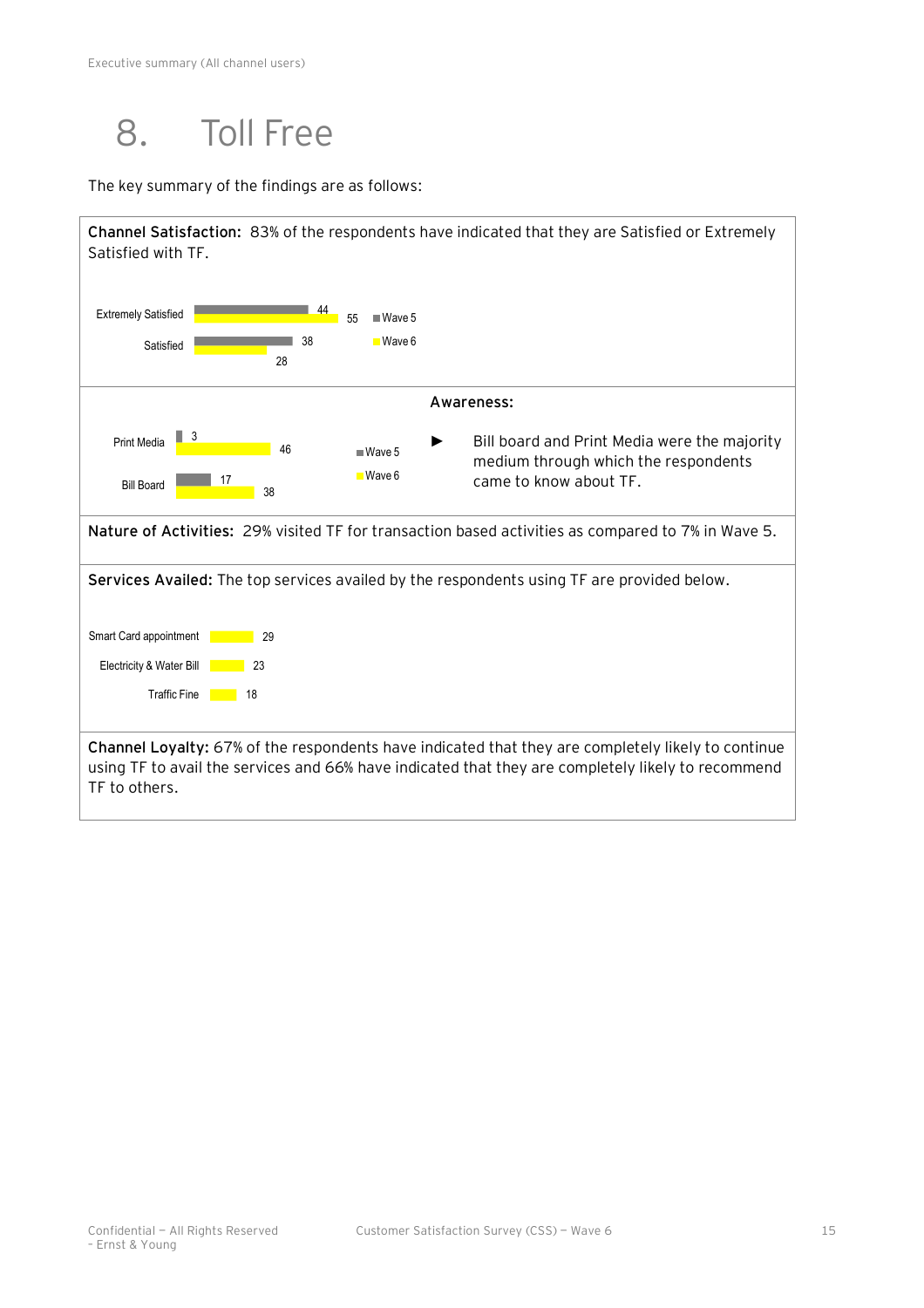